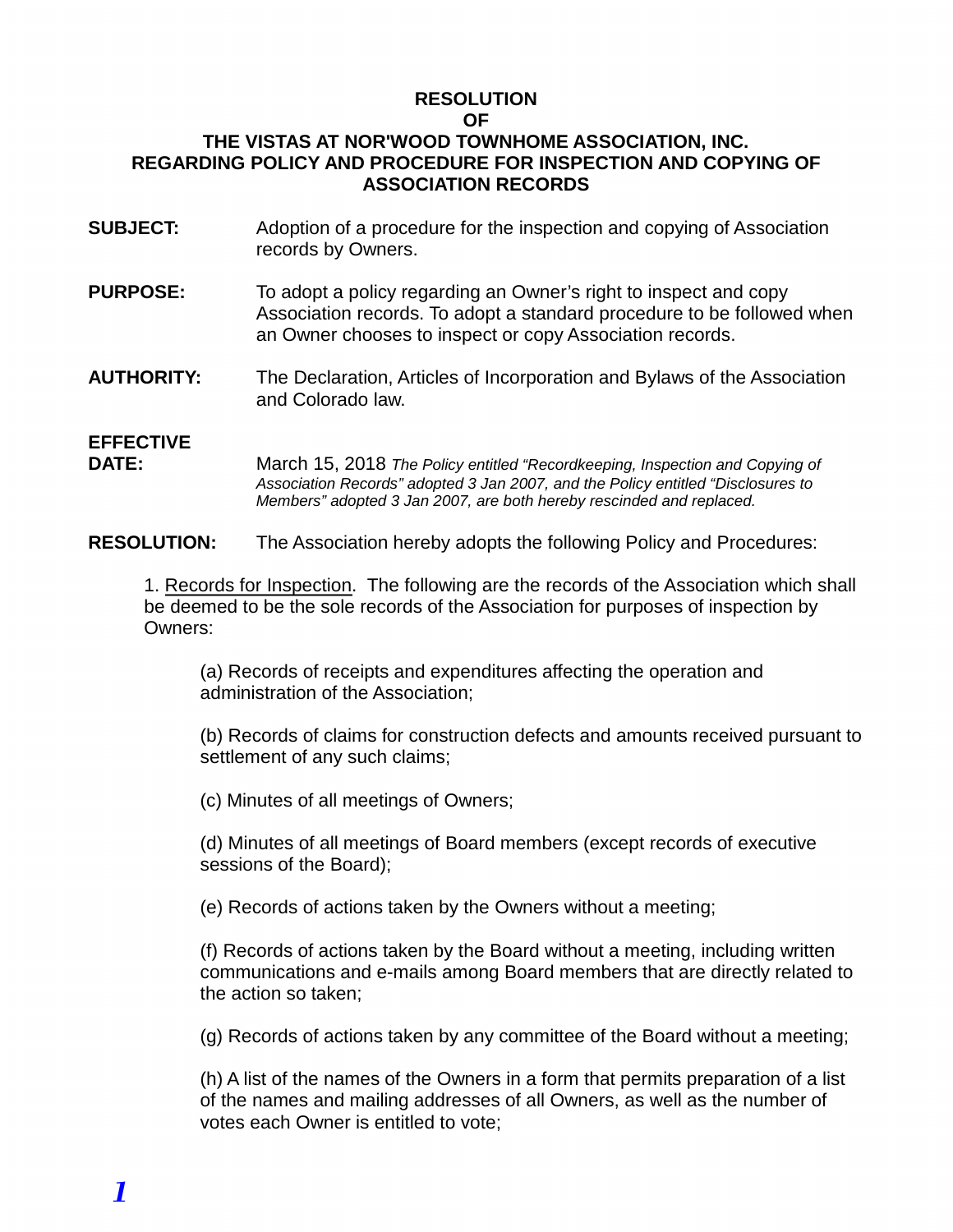- (i) The Association's governing documents which are comprised of:
	- (1) The declaration, including CC&Rs and Plat;
	- (2) The bylaws;
	- (3) The articles of incorporation;
	- (4) Any rules and regulations and/or design guidelines; and

(5) Any policies adopted by the Board, including the Association's responsible governance policies.

(j) Financial statements for the last three years, which at a minimum shall include the balance sheet, the income/expense statement, and the amount held in reserves for the prior fiscal year;

(k) Tax returns for the last seven years, to the extent available;

(l) The operating budget for the current fiscal year;

(m) A list, by unit type, of the Association's current assessments, including both regular and special assessments;

(n) The result of the Association's most recent available financial audit or review, if any;

(o) A list of the Association's insurance policies, which shall include the company names, policy limits, policy deductibles, additional named insured, and expiration dates of the policies listed;

(p) A list of the names, e-mail addresses and mailing addresses of the current Board members and officers;

(q) The most recent annual report delivered to the Secretary of State;

(r) A ledger of each Owner's assessment account;

(s) The most recent reserve study, if any;

(t) Current written contracts and contracts for work performed for the Association within the prior two years;

(u) Records of Board or committee actions to approve or deny any requests for design or architectural approval from Owners;

(v) Ballots, proxies and other records related to voting by Owners for one year after the election, vote or action to which they relate;

(w) Resolutions adopted by the Board;

(x) All written communications sent to all Owners generally within the past three years;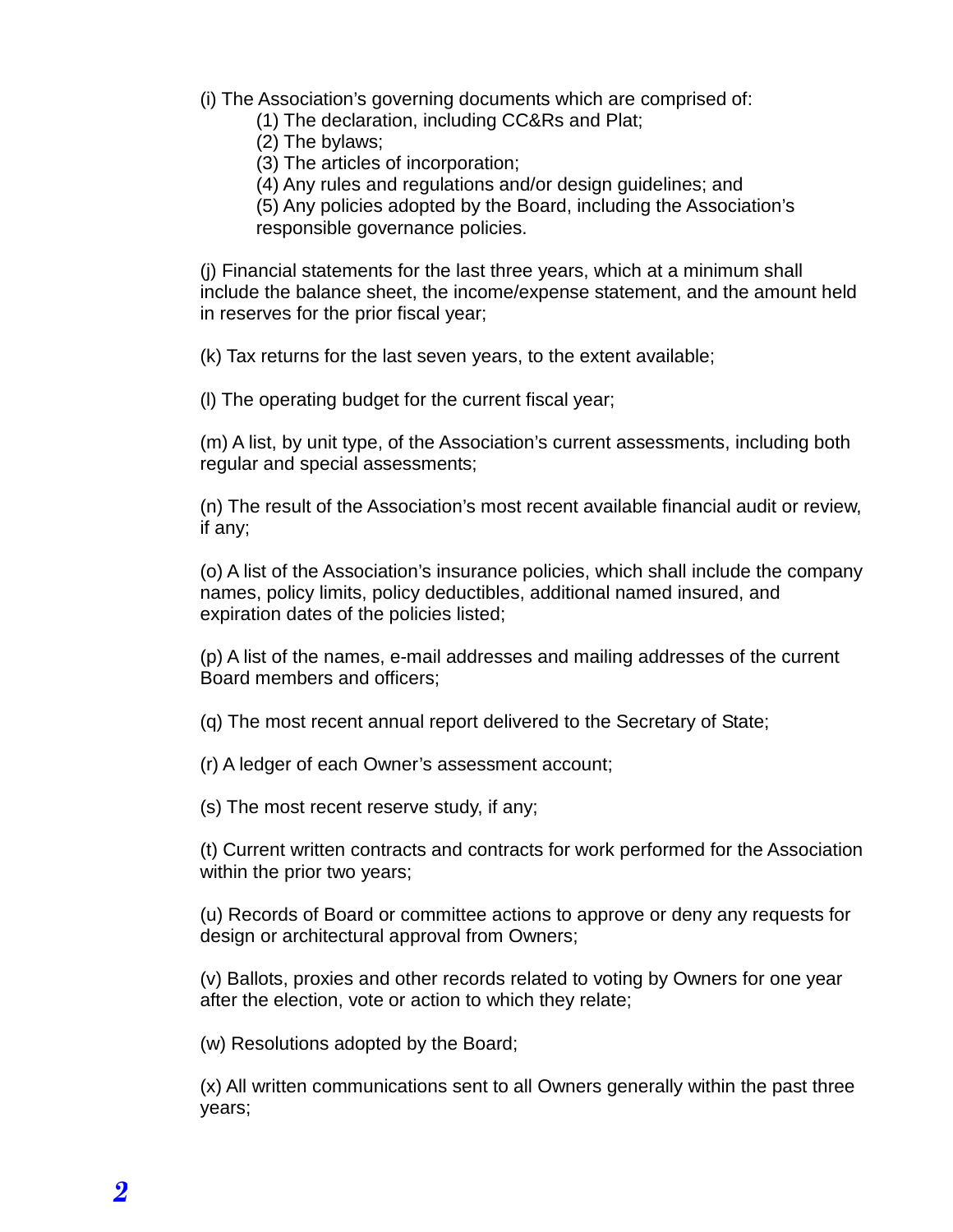(y) A record showing the date on which the Association's fiscal year begins., and

(z) Other records required to be maintained by the Association per any governing documents, including policies.

2. Exclusions. The Association may withhold from inspection and copying certain records as provided by Colorado law, and which shall not be deemed to be records of the Association, which shall include, but are not limited to:

(a) Architectural drawings, plans and designs, unless released upon the written consent of the owner of such drawings, plans or designs;

(b) Contracts, leases, bids or records related to transactions currently under negotiation;

(c) Communications with legal counsel that are otherwise protected by the attorney-client privilege or the attorney work product doctrine;

(d) Records of executive sessions of the Board;

(e) Individual unit files other than those of the requesting Owners.

The Association *shall* withhold from inspection and copying the following records as provided by Colorado law:

(a) Personnel, salary or medical records relating to Individuals;

(b) Personal identification and account information of Owners, including bank account information, telephone numbers, e-mail addresses, driver's license numbers, and social security numbers. But with Owners' consent, the Association may publish a directory of email addresses and phone #s.

3. Inspection/Copying Association Records. An Owner or his/her authorized agent is entitled to inspect and copy any of the books and records of the Association, as listed above, subject to the exclusions set forth above, upon submission of a written request to the Association describing with reasonable particularity the records sought. The Association shall provide access to the requested records by:

(a) Making the requested records available for inspection and copying by the Owner within 10 days of the Association's receipt of such written request, which inspection shall be during the regular business hours of 8:00 a.m. to 5:00 p.m. at the principal office of the Association; or

(b) Making the requested records available for inspection and copying by the Owner during the next regularly scheduled Board meeting occurring within 30 days of the Owner's request; or

(c) E-mailing the requested records to the Owner within 10 days of the Association's receipt of such written request, if so requested by the Owner.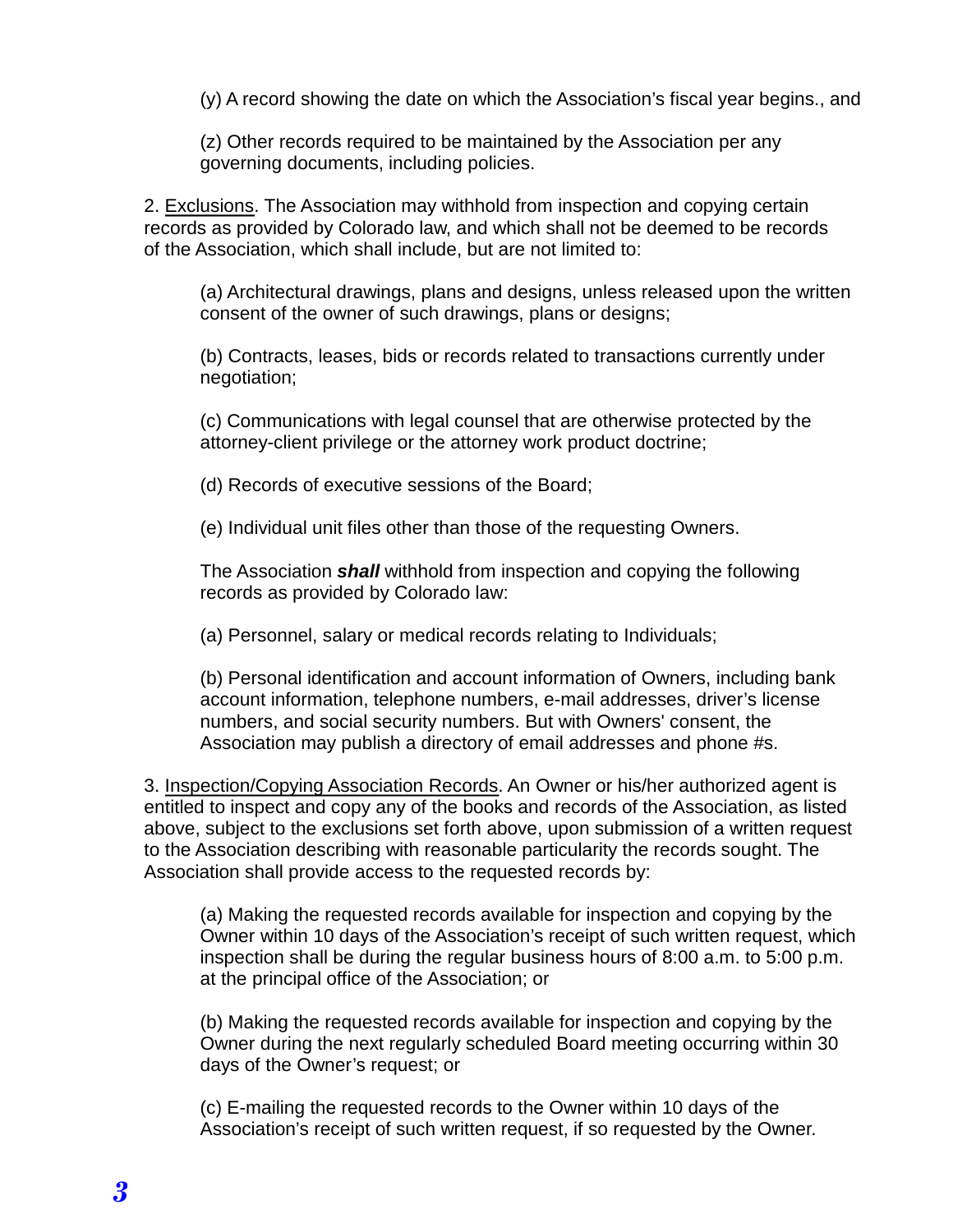4. Use of Records. Association records and the information contained within the records shall not be used for commercial purposes. Furthermore, while Owners are not required to state a purpose for any request to inspect the records of the Association, the membership list may not be used for any of the following without the consent of the Board:

(a) To solicit money or property unless such money or property will be used solely to solicit the votes of the Owners in an election held by the Association;

- (b) For any commercial purpose; or
- (c) Sold to or purchased by any person.

5. Fees/Costs. Any Owner requesting copies of Association records shall be responsible for all actual costs incurred by the Association to copy such records for the Owner. Such costs will be in addition to the charge, if any, by any Managing Agent of the Association. The Association may require a deposit equal to the anticipated actual cost of the requested records. Failure to pay such deposit shall be valid grounds for denying an Owner copies of such records. If after payment of the deposit it is determined that the actual cost was more than the deposit, Owner shall pay such amount prior to delivery of the copies. If after payment of the deposit it is determined that the actual cost was less than the deposit, the difference shall be returned to the Owner with the copies.

6. Monitoring of Inspection. The Association reserves the right to have a third party present to observe during any inspection of record by an Owner or the Owner's representative.

7. Original. No Owner shall remove any original book or record of the Association from the place of inspection nor shall any Owner alter, destroy or mark in any manner, any original book or record of the Association.

8. Creation of Records. Nothing contained in this Policy shall be construed to require the Association to create records that do not exist or compile or synthesize information.

9. Definitions. Unless otherwise defined in this Resolution, initially capitalized terms defined in the Declaration shall have the same meaning herein.

10. Supplement to Law. The provisions of this Resolution shall be in addition to and in supplement of the terms and provisions of the Declaration and the law of the State of Colorado governing the Community.

11. Deviations. The Board may deviate from the procedures set forth in this Resolution if in its sole discretion such deviation is reasonable under the circumstances.

12. Amendment. This policy may be amended from time to time by the Board of Directors.